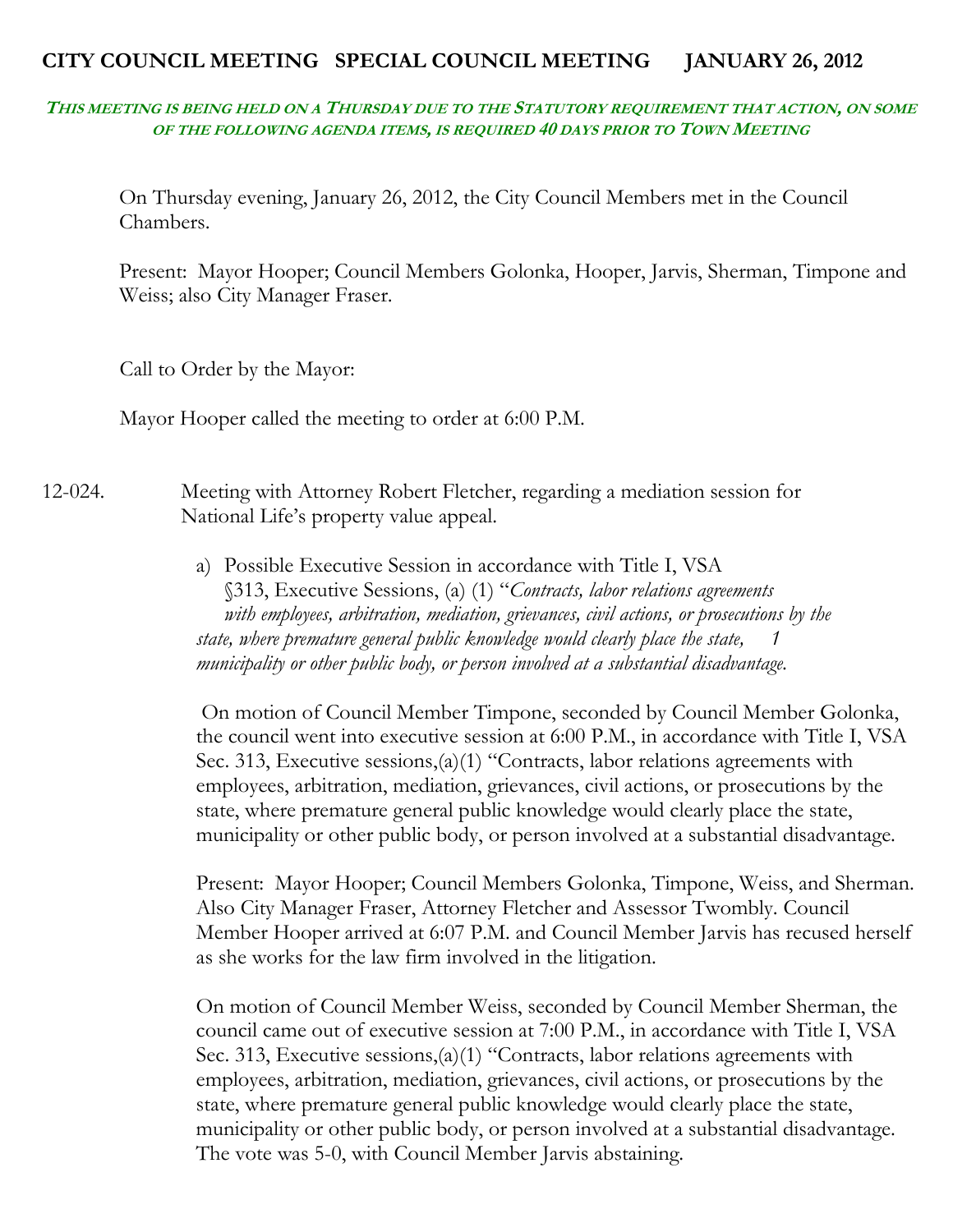| <b>Special City Council Meeting</b> |                                                                                                                                                                                                                                                                                                                                                            | 2 Page                                                                                                   | <b>January 26, 2012</b>                                                                                                                            |  |  |
|-------------------------------------|------------------------------------------------------------------------------------------------------------------------------------------------------------------------------------------------------------------------------------------------------------------------------------------------------------------------------------------------------------|----------------------------------------------------------------------------------------------------------|----------------------------------------------------------------------------------------------------------------------------------------------------|--|--|
| 12-025                              | General Business and Appearances                                                                                                                                                                                                                                                                                                                           |                                                                                                          |                                                                                                                                                    |  |  |
|                                     | Craig Royce said he tried to take his little boy down to the State House for Earth Day<br>on April 22 <sup>nd</sup> and there was nothing going on. He has this spot reserved for this and<br>would like an informal acknowledgement from the city that he is doing that so when<br>he solicits donations for resources and money he has some credibility. |                                                                                                          |                                                                                                                                                    |  |  |
|                                     | Council Member Jarvis suggested he contact Montpelier Alive                                                                                                                                                                                                                                                                                                |                                                                                                          |                                                                                                                                                    |  |  |
| $12 - 026$ .                        |                                                                                                                                                                                                                                                                                                                                                            | Consideration of the Consent Agenda:                                                                     |                                                                                                                                                    |  |  |
|                                     | a)                                                                                                                                                                                                                                                                                                                                                         | Consideration of the minutes from the December $21st$ , $2011$ (evening)<br>City Council Meeting.        |                                                                                                                                                    |  |  |
|                                     | b)                                                                                                                                                                                                                                                                                                                                                         | Acting as the Liquor Control Commission, City Council Members<br>may now consider the following permits: |                                                                                                                                                    |  |  |
|                                     | 1)                                                                                                                                                                                                                                                                                                                                                         | Abbey Pub & Restaurant, for an afternoon Reception<br>2012 in the State House Food Court.                | Ratification of the issuance of a Catering Permit to Yebba, Inc., d/b/a The<br>that was held from 3:00 to 6:00 P.M. on Wednesday, January $11th$ , |  |  |
|                                     | $\mathbf{C}$                                                                                                                                                                                                                                                                                                                                               | Approval of Payroll and Bills                                                                            |                                                                                                                                                    |  |  |
|                                     | General Fund Warrant dated January 11, 2012, in the amount of \$14,425.82 and<br>\$719,882.85.                                                                                                                                                                                                                                                             |                                                                                                          |                                                                                                                                                    |  |  |
|                                     | Community Development Agency Warrant dated December 12, 2011 in the amount<br>of \$286.00.                                                                                                                                                                                                                                                                 |                                                                                                          |                                                                                                                                                    |  |  |
|                                     | Payroll Warrant dated January 19, 2012, in the amount of \$123,014.83 and<br>\$26,827.42.                                                                                                                                                                                                                                                                  |                                                                                                          |                                                                                                                                                    |  |  |
|                                     | unanimously.                                                                                                                                                                                                                                                                                                                                               | Sherman to approve the consent agenda. The vote was 6-0, motion carried                                  | Motion was made by Council Member Hooper, seconded by Council Member                                                                               |  |  |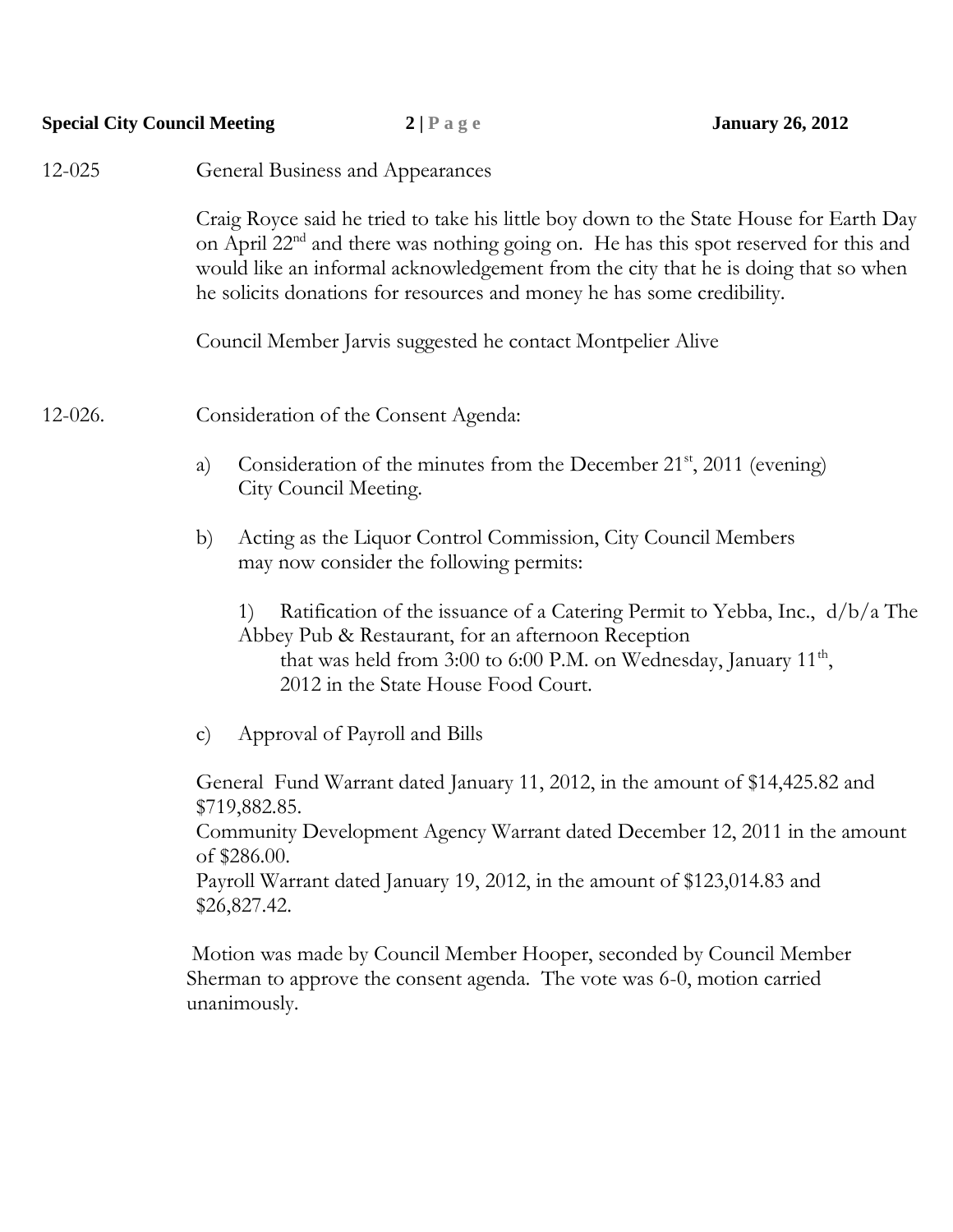|           | <b>Special City Council Meeting</b><br>3 Page<br><b>January 26, 2012</b>                                                                                                                                                                                                                                                                                                                                                      |  |  |  |  |  |
|-----------|-------------------------------------------------------------------------------------------------------------------------------------------------------------------------------------------------------------------------------------------------------------------------------------------------------------------------------------------------------------------------------------------------------------------------------|--|--|--|--|--|
| $12-027.$ | Setting of "approximate times" for the following agenda items.                                                                                                                                                                                                                                                                                                                                                                |  |  |  |  |  |
|           | Council Members set approximate times for each item on the agenda.                                                                                                                                                                                                                                                                                                                                                            |  |  |  |  |  |
| 12-028.   | Appointments to Montpelier's Business Loan Fund Committee.                                                                                                                                                                                                                                                                                                                                                                    |  |  |  |  |  |
|           | Both Kim Phalen's and Stephan Klein's terms expire this month. Staff<br>b)<br>advertised and received the following responses: Kim and Steve are<br>seeking reappointment; Kimberly Cheney also submitted a letter of<br>interest.                                                                                                                                                                                            |  |  |  |  |  |
|           | Recommendation: Discuss the committee's membership;<br>$\mathbf{C}$<br>appointments.                                                                                                                                                                                                                                                                                                                                          |  |  |  |  |  |
|           | Motion was made by Council Member Sherman, seconded by Council Member<br>Timpone to reappoint Kim Phalen and Stephen Klein to the Montpelier's Business<br>Loan Fund Committee. The vote was 6-0, motion carried unanimously.                                                                                                                                                                                                 |  |  |  |  |  |
| 12-033.   | Receive, review and approve any Petitions filed for inclusion on the<br>March 6 <sup>th</sup> , 2012 Annual City Meeting Warning                                                                                                                                                                                                                                                                                              |  |  |  |  |  |
|           | City Clerk Hoyt reported she had received three petitions and the signatures had been<br>verified and each petition had the number of signatures required by law.                                                                                                                                                                                                                                                             |  |  |  |  |  |
|           | Mayor Hooper reviewed the three petitions received. One has to do with the United<br>States Supreme Court's decision relating to speech. Shall the City of Montpelier vote to<br>urge the Vermont Congressional delegation and the U.S. Congress to propose a U.S.<br>Constitutional amendment for the state's consideration. There were also petitions about<br>local foods in Montpelier and the Montpelier Circulator Bus. |  |  |  |  |  |
|           | John Bloch said he would like to address the first petition which is not a request for                                                                                                                                                                                                                                                                                                                                        |  |  |  |  |  |

John Bloch said he would like to address the first petition which is not a request for money. It is to get a sense of the towns' residents to send and urge our federal delegation to take measures that will reverse the Supreme Court ruling.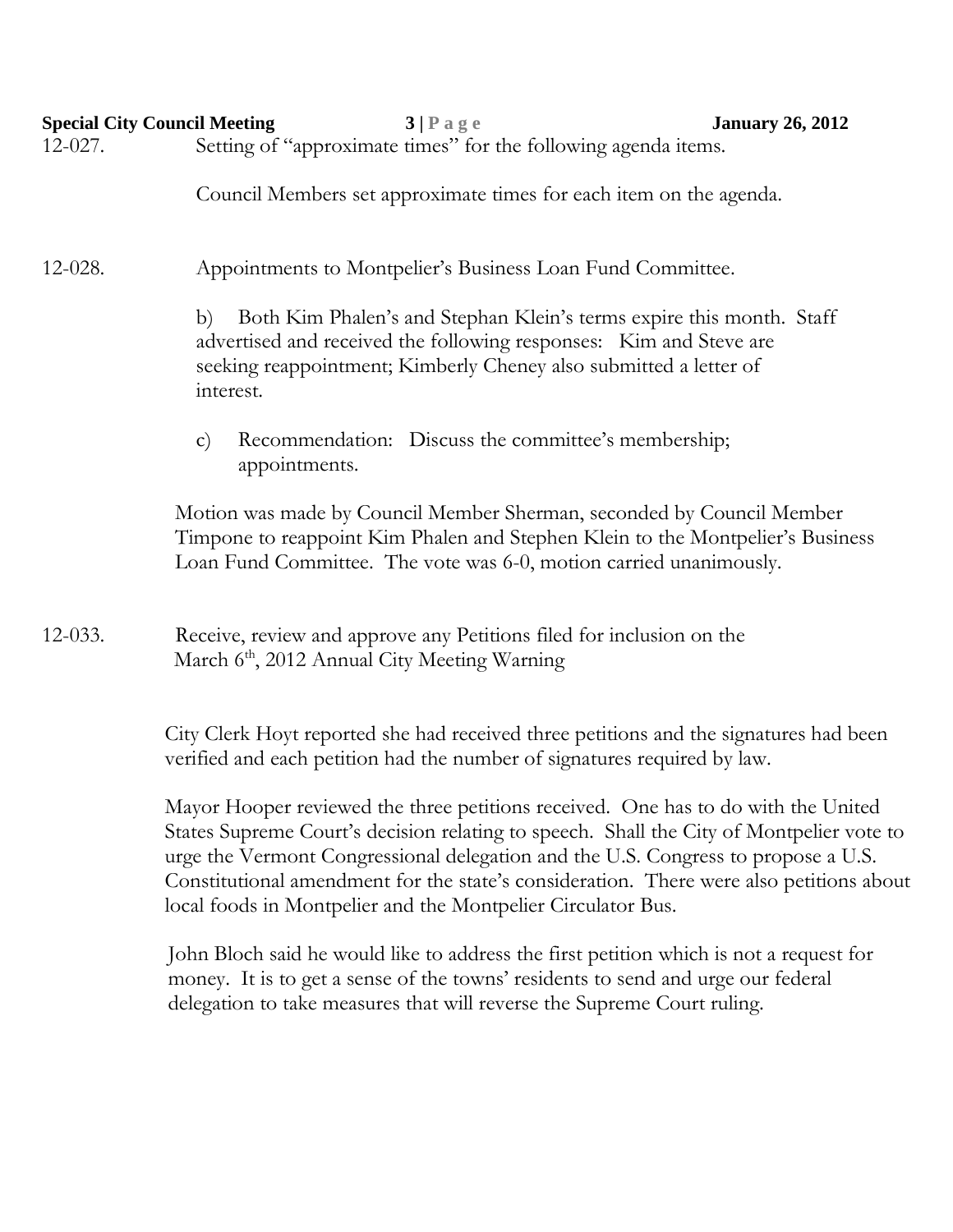## **Special City Council Meeting 4 | P a g e January 26, 2012**

Paige Guertin from North Street reiterated what Mr. Bloch said and This amendment would be a beginning to recapture democracy. She was at a Rural Vermont meeting the other night when the petition was presented about local foods and they want to get the discussion started about local food sovereignty.

Motion was made by Council Member Hooper, seconded by Council Member Weiss to receive the three petitions for placement on the ballot. The vote was 6-0, motion carried unanimously.

12-029. Conduct Second Public Hearing on Proposed FY13 Municipal Budget.

- a) The City Manager presented a series of budget alternatives on December  $7<sup>th</sup>$ , 2011.
- b) The Council conducted budget workshops on December  $7<sup>th</sup>$ , December  $14<sup>th</sup>$ , December 21<sup>st</sup>, 2011; and January  $4^{\text{th}}$ , 2012.
- c) The First Public Hearing was held on January  $11<sup>th</sup>$ .
- d) The proposed FY13 General Fund budget is \$10,929,853 which is 0.6% increase from FY12. When combined with the proposed Recreation Budget, the budget requires 0.8 cent (0.84%) increase in the municipal tax rate and includes a bond for infrastructure improvements and equipment purchase. The budget also contemplates ballot items in the amount of \$140,175 which would require an additional 1.7 cents on the tax rate.
- e) Recommendation: Conduct Second Public Hearing. Adopt final city Council budget for presentation to voters on March 6<sup>th</sup>.

City Manager Fraser did a power point presentation of a revised budget. This is the second and final public hearing on the budget. A copy of the power point presentation will be made a part of the permanent record.

The School Board is proposing a general fund budget of \$15, 724,940. It is an increase of approximately 5.31 percent over their FY '12 budget. Their total increase is only 2.74 percent. There is some offsetting revenue and rising costs due to special education needs and with those needs comes reimbursement from both the federal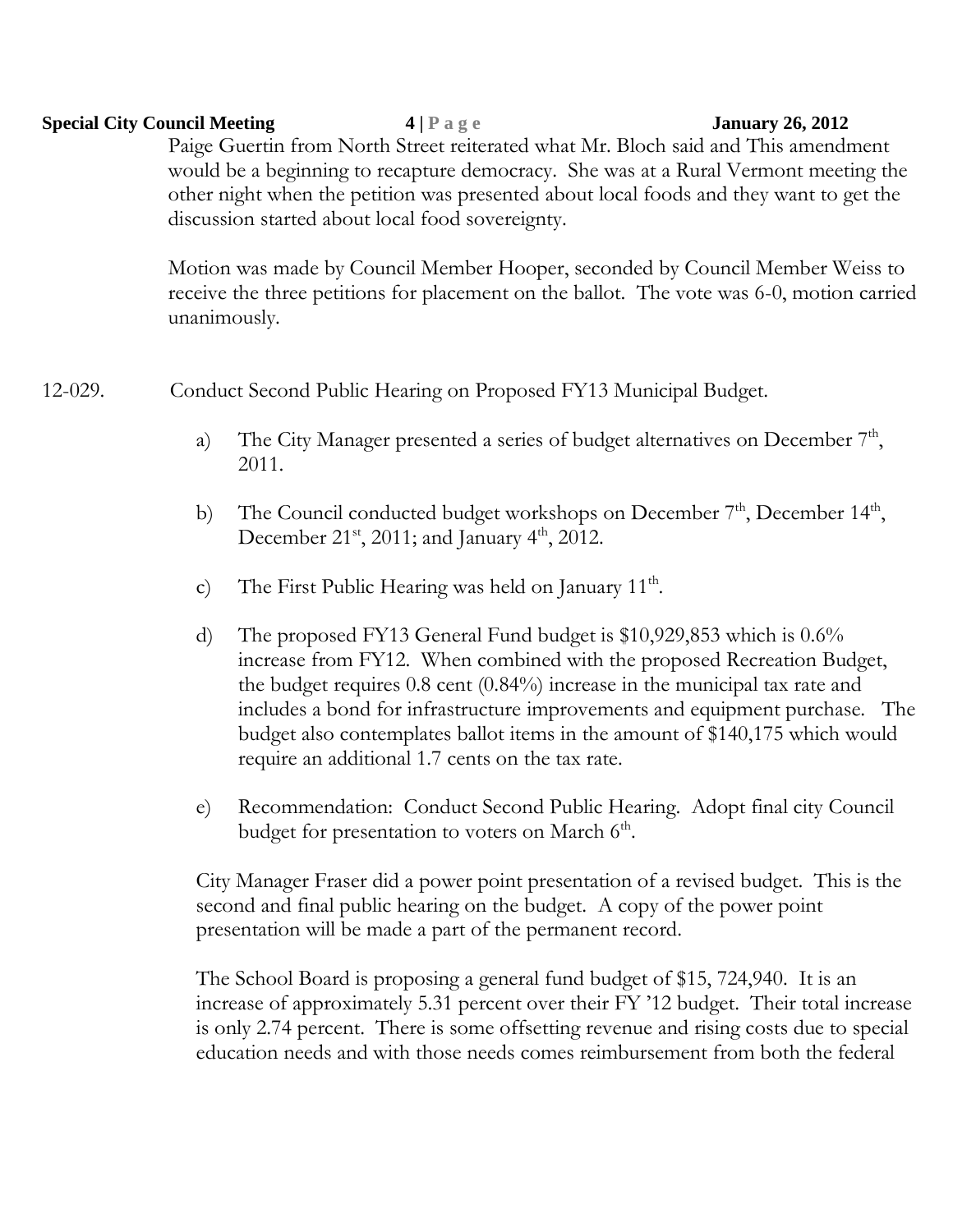## **Special City Council Meeting 5 | P a g e January 26, 2012**

and state government. They are estimating those at a little over \$460,000. Their grant fund budget is a little less than last year. They are estimating \$428,850, a decrease of almost \$40,000 at jobs funding which the School Board used last year. The proposed budget for the Recreation Department is \$575,230 which is a 5 percent reduction in the appropriations. Their per pupil cost via Act 68 is \$12,800, an increase of \$290, which is a 2.3 percent increase. Their enrollments are staying level for FY'13. Overall in their district they will be plus 2 students. Their equalized per pupil tax calculation is up over 4 which will help in terms of state grants. Health insurance premium is going to be 3.5 percent. What does that look like for the average Montpelier resident? With the CLA they are estimating a 1.3 cent increase, which is 1.06 over FY'12. They estimate that is approximately \$14 per \$100,000 valuation of the house. None of the state rates have been set yet. They are trying to increase the collaboration between Main Street Middle School and Montpelier High School in math instruction and assessment. One of the math teachers is going to be going over to Main Street Middle School and teaching a class there. They increased funding in professional development to be ahead of the formal implementation of common curricular objectives which are coming. They are going to integrate a literacy coach in Montpelier High School. This is not often seen at the high school model. There is currently a literacy coach at the Middle School and the Elementary School but part of the common core is reading and utilizing and analyzing complex tests across the curriculum. It is a well known fact that their science scores aren't the best in town. It is clear that an inquiry based science program is necessary to begin to bring that up. The Board increased their facilities director from part time to full time. A significant portion of it is due to the heating initiative as well as having somebody to oversee the three buildings they have on a full-time basis. Their FY'13 budget represents a reduction of 1.72 credentialed staff. They did not do any full staff reduction but did some sectioning reduction at the schools. It also represents a reduction of 2.09 non-credentialed staff which is instructional assistants. They are proposing a reduction in the financial contribution to girl's hockey and football which would be supplemented by other towns joining in with them. They are proposing to eliminate softball at Main Street Middle School and there is no softball at the High School. They are committed to maintaining the high quality educational programs already in existence in Montpelier public schools and they want to honor the mission of the Montpelier Public Schools.

Council Member Weiss said it was about 10 years ago that the High School was accredited. Is that coming up?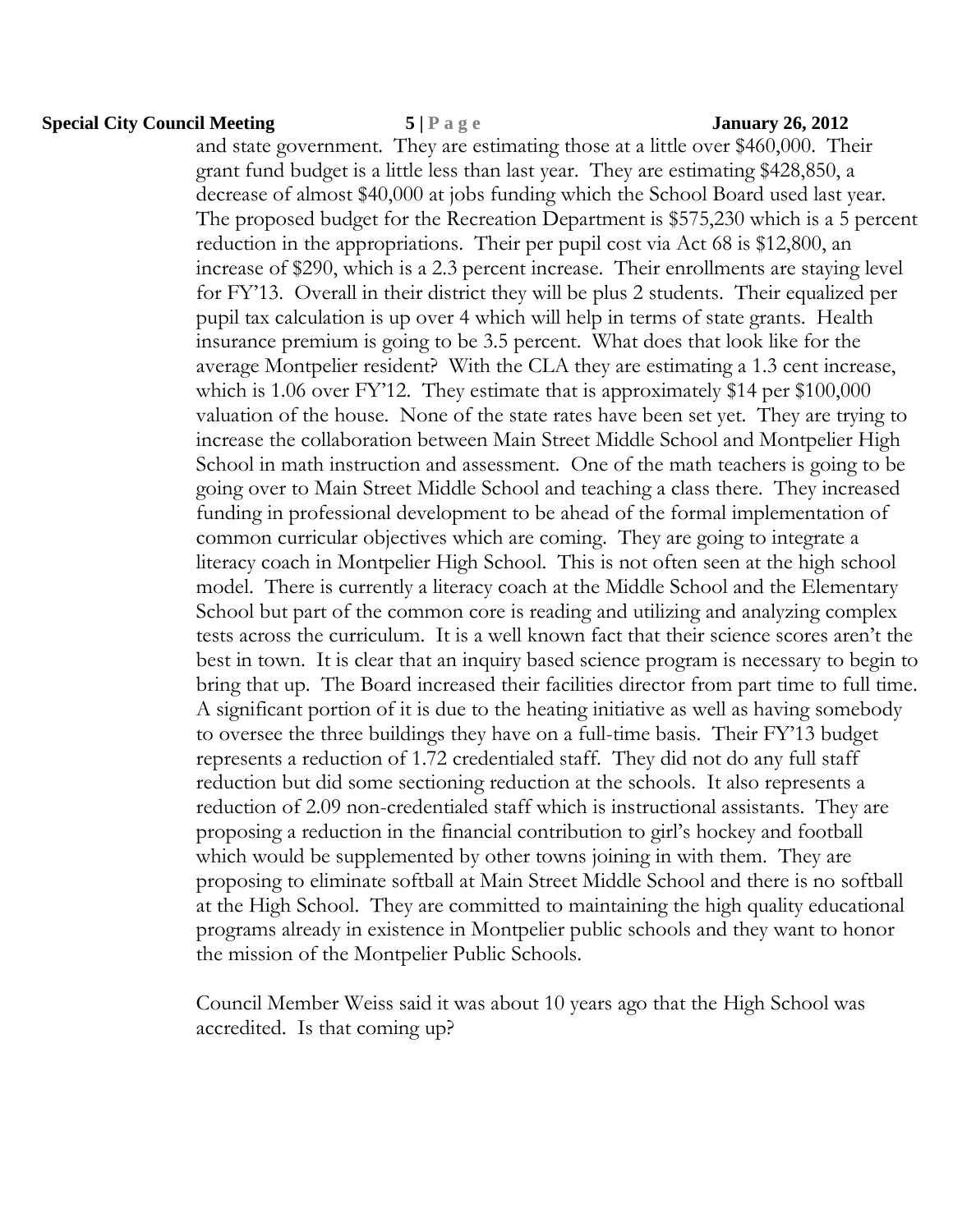## **Special City Council Meeting 6 | P a g e January 26, 2012**

The response was that the visiting team is coming this spring. The High School has been using a significant professional development time to prepare a report. They are coming in March and the findings will come in either April or May.

Mayor Hooper opened the public hearing on the city and school budgets at 7:40 P.M.

Vicki Lane, Paul Carnahan, and Peter Nielsen asked questions on both budgets.

Bill Merrylee spoke on behalf of the Montpelier Bike Group. He encouraged the implementation of bike lanes as they make capital improvements and resurface roads.

Ms O'Brien asked a question about the \$870,000 bond and clarification on how it was to be used.

Diane Zamos from North Street thanked the Council for their service. She is disappointed with the budget. She spoke about how the median household income had dropped. A budget is no more than a spending plan. We have a very smart City Manager and competent department heads so she would ask the Mayor to challenge the folks who work for us to try not to spend it so next year when they come back there might be a little extra to go towards the debt service.

Peter Davy, Independence Drive resident and new homeowner said it was informative to come to the budget hearings. He appreciates the work they have done and the effort to control costs. On Northfield Street he sees the police there often but the roads really do need some help. He read the pedestrian bridge on the river has a problem. Consistently the town has had water problems and those things can't be planned but eat up the existing budgets.

Sue Zeller said she knows how difficult it is to do budgets because she is Deputy Commissioner of Finance for the state. If we have a gap in our infrastructure spending of a half million dollars and we are going to bond for that, what will it do for us next year?

City Manager Fraser said the Council set a debt limit of what they can bond for.

Nancy Schultz from North Franklin Street said she appreciates the break out of the ballot. When Montpelier made the decision to put all of the items into the budget as voter she didn't like it because everything was disguised. All of the nonprofits are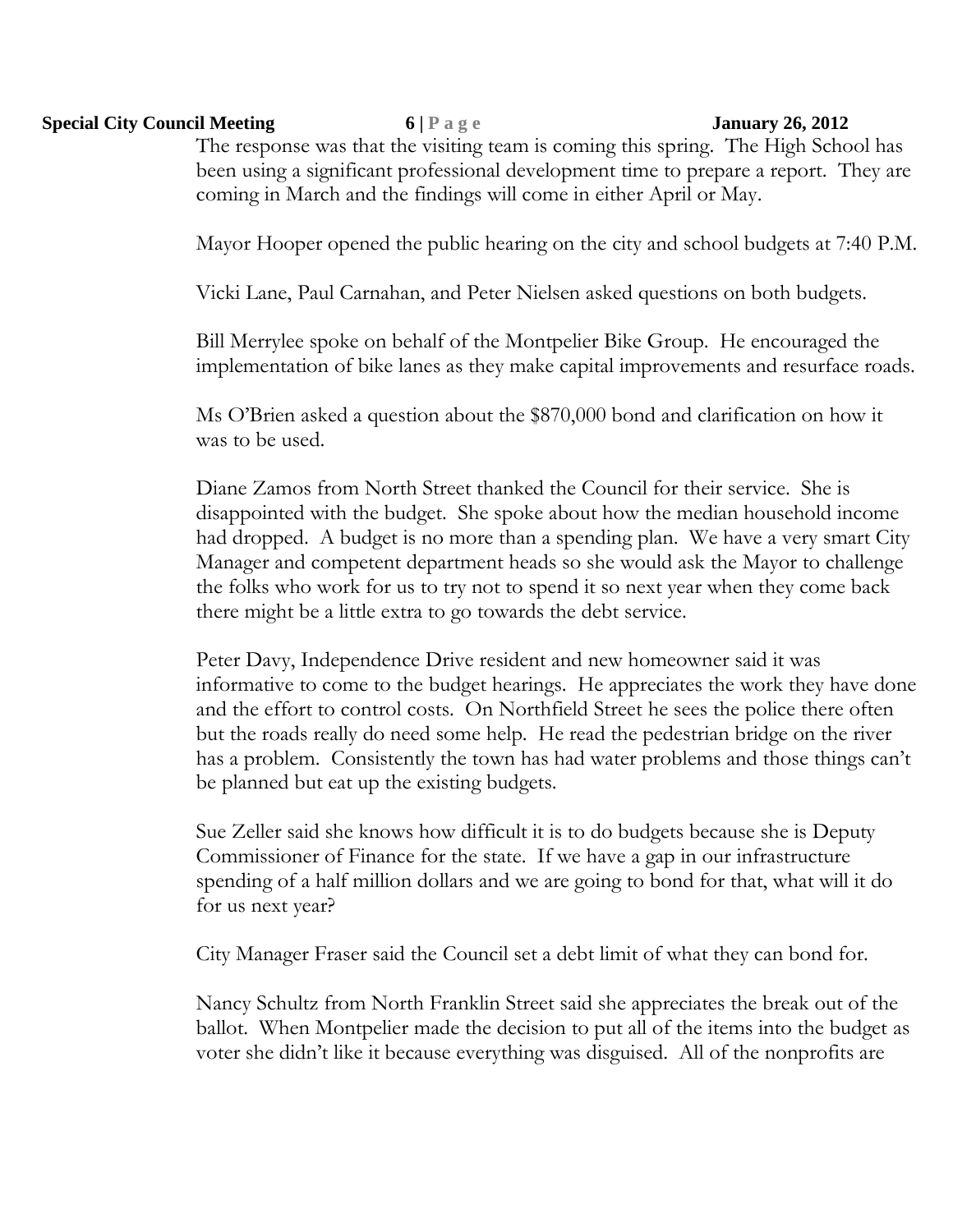## **Special City Council Meeting 7 | P a g e January 26, 2012**

hidden and wrapped into the budget. She has a revenue generating suggestion is that government should encourage good behavior and that is to get our citizens moving more and our able bodied citizens walking when they can walk. She suggested they increase their parking fees because there is considerable free parking in Montpelier. We need to encourage walking or cycling.

Mayor Hooper closed the public hearing at 8:18 P.M.

Motion was made by Council Member Jarvis, seconded by Council Member Timpone to adopt the budget presented to the Council by the City Manager and present it to the voters on March  $6<sup>th</sup>$ .

Council Member Weiss said he will vote no because he thinks the suggested tax rate is out of line and too low. There are too many items outside the budget and if it passes we don't have a true tax rate on July 1st.

Mayor Hooper called for a vote on the motion. The vote was 5-1, with Council Member Weiss voting against the motion.

- 12-032. Conduct a Public Hearing to consider proposed amendments to the City's Charter.
	- a) The following articles are being considered for inclusion on the Warning for the City Meeting scheduled to be held on March 6, 2012:
	- b) **ARTICLE 10.** Shall the city amend Title XII Section 2 of the city charter to allow for the assessment of a 1% local sales tax as per amendment language filed with the City Clerk on January 4, 2012? 20% of revenues received will be dedicated for business development and/or business promotion. 80% of all revenues received will be dedicated to offset property tax revenue. (Requested by the City Council)
	- c) **ARTICLE 11.** Shall the city amend Title XII Section 2 of the city charter to allow for the assessment of 1% local rooms, meals and alcohol taxes as per amendment language filed with the City Clerk on January 4, 2012? 100% of revenues received will be dedicated for infrastructure improvements and maintenance. (Requested by the City Council)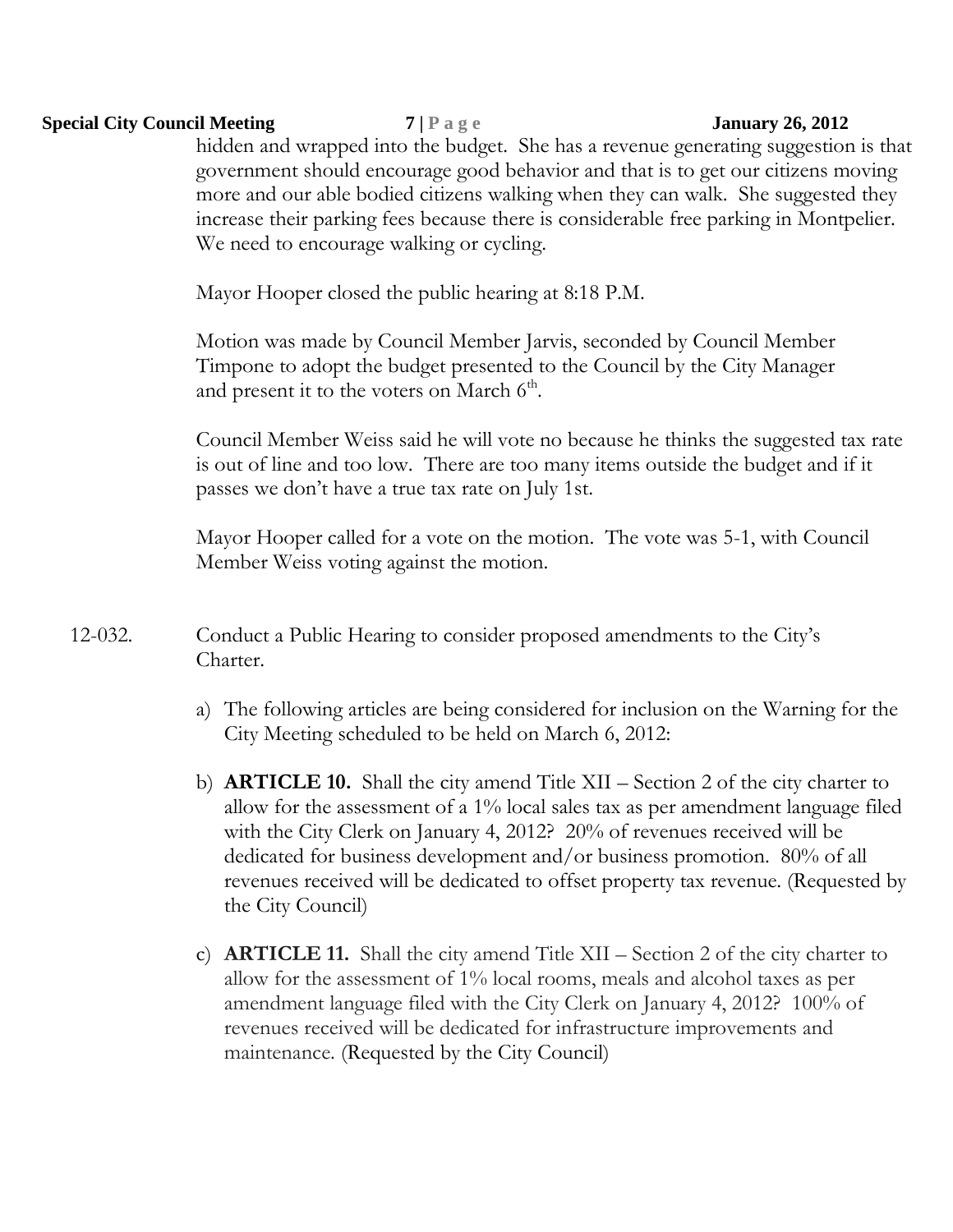- d) **ARTICLE 12.** Shall the city amend Title V Sections 1 and 3 and adding a new section 4 of the city charter (and renumber remaining sections accordingly) to change the signature requirement for legally binding petitions from 5% of registered voters to 10% of registered voters as per amendment language filed with the City Clerk on January 4, 2012? (Requested by the City Council)
- e) Recommendation: Conduct the Public Hearing; choose whether to include these items on the March  $6<sup>th</sup>$  ballot.

Mayor Hooper said the Council is conducting a public hearing to consider proposed amendments to the City Charter reviewed the articles to be placed on the City Meeting Warning.

Mayor Hooper said they would take comment on the charter change proposal for implementation of a sales tax.

Karen Williams-Fox, owner of Woodbury Mountain Toys, said they have been fighting this local sales tax for a while. The first time around they said it would only pass if Barre and Berlin were attached to it. She agrees with that because she knew Barre and Berlin were not going to go through with it and support a local options tax. She is worried she will lose customers. It is already difficult to explain each time you have a sale, especially those under the age of 10, why they have to pay more than \$2 for an item and a lot of times they are pulling it out of their pocket for the sales tax. She would rather pay the city a percentage. It poses a stigma to the downtown. A lot of people don't come to Montpelier because they feel like they are overpriced and there is no parking. She does a lot for the downtown. She sponsors the Green Mountain Film Festival, the theater, the Mountaineers and the schools. She does it because she wants to be here, but she doesn't want to keep making her customers pay more. She doesn't go to the Williston or Burlington because they have a local sales tax.

Thomas Moore from Prospect Street and he is a new business owner. The parking is a problem for our shoppers. To put on another 1 percent is also a wrong thing to do. People are not for it at all. We have voted no to this twice already. Customers circle around and around until they can find a parking space and it is not fun to go shopping and looking for a space to park. They are going to go to New Hampshire.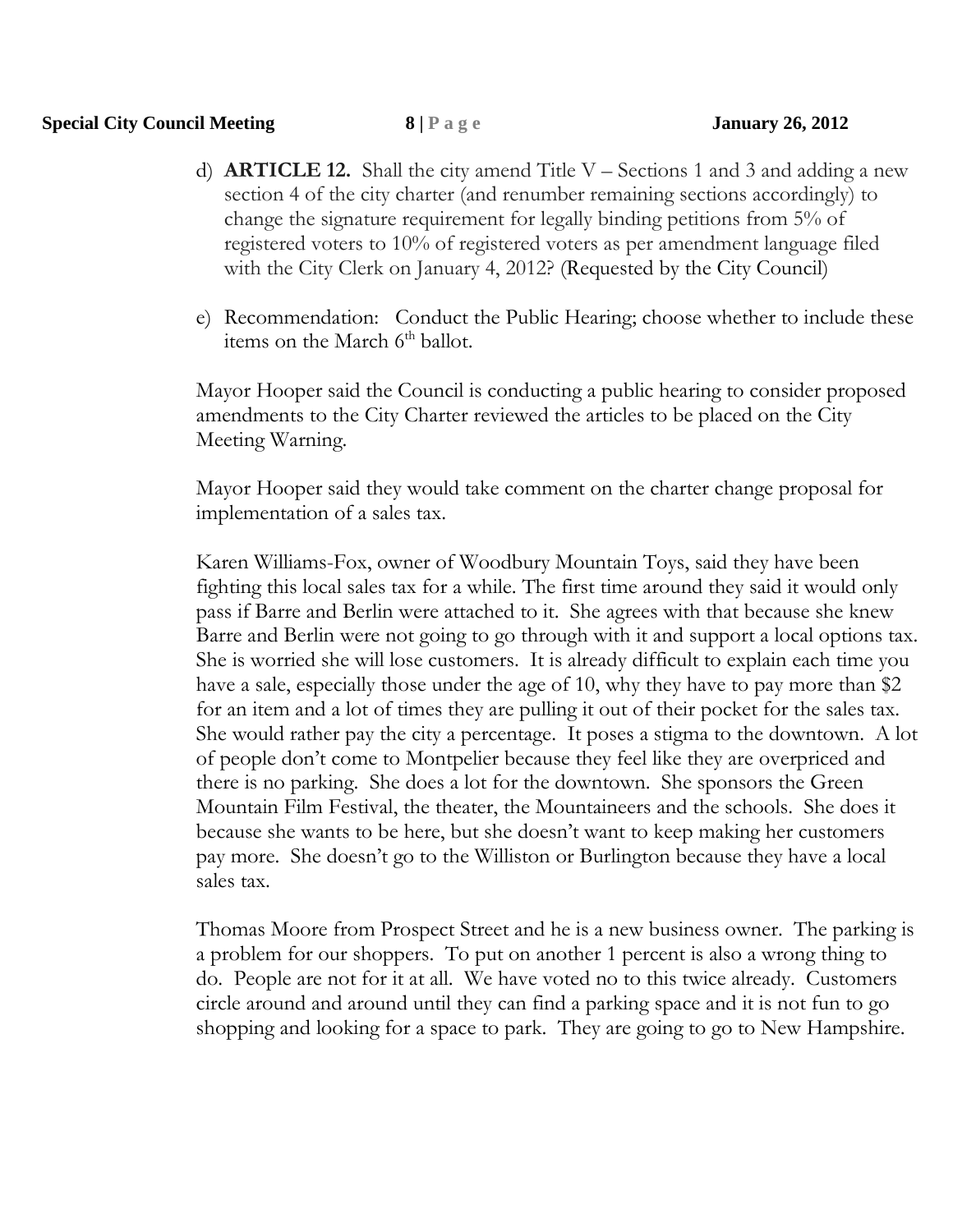## **Special City Council Meeting 9 | P a g e January 26, 2012**

George Malek from the Central Vermont Chamber of Commerce said he wanted to give the numbers that reflect the difference to taxpayers and to the market between the property tax and the local options tax if we used the figure that was provided at \$750,000 to Montpelier. With a local options tax total collections are more than twice that much at \$950,000 with the state taking \$285,000 of that giving the city \$665,000 and using the city's numbers an additional \$85,000 from the new revenues from pilot to provide the same \$750,000. What we don't know is to what extent people will not come to shop, how much local folks will spend and therefore pay the tax through options tax instead of property tax, etc. We do know we are collecting twice as much as we would have residents paying if they were doing through a property tax, and we know who wins. The winters are easy. The difference between the two is the State of Vermont saves \$150,000. Other Vermont municipalities gain \$200,000. The federal government saves \$150,000 so there is a half million dollars we know where the benefit goes, and none of it is to Montpelier residents. We know who pays, and that is the customers to the tune of just about a million dollars. Generally what is not good for customers is not good for businesses either. In some ways the discussion of options tax is unfortunate because it is distracting. The reality is that what you are talking about is a permanent increase in municipal spending of somewhere in the neighborhood of 10 percent that is tax financed municipal spending. That is a much more critical issue. It isn't going to decrease city spending but set a new normal for Montpelier and Montpelier taxpayers.

Rob Kasow said the problem for merchants with a sales tax is there is a certain disconnect between the people who support local options tax and what merchants deal with on a day to day basis. We are the public face of the city. If this passes and gets on the ballot we have to stay downtown and listen to everyone complain. Despite the fact we have had two floods and three years of recession a lot of us are hanging on by our toenails and it is very frustrating to hear people so cavalier with the future of our businesses because there are no merchants on this panel. It is going to hurt the merchants and the perception of our city. When they run their businesses they have to live within their budgets. The prices of his products are printed on the products. He can't raise prices to make up deficits. Every time the city needs something they come up with a new tax. He would like the city to live within its means the way he has to live within his means which means going without sometimes and learning the difference between what the city needs and what the city wants, and stop making every want a need. Every want doesn't need to become a ballot item. This is a community wide problem and now just the merchants. We have become the most expensive city in the state and yet our infrastructure is terrible. We don't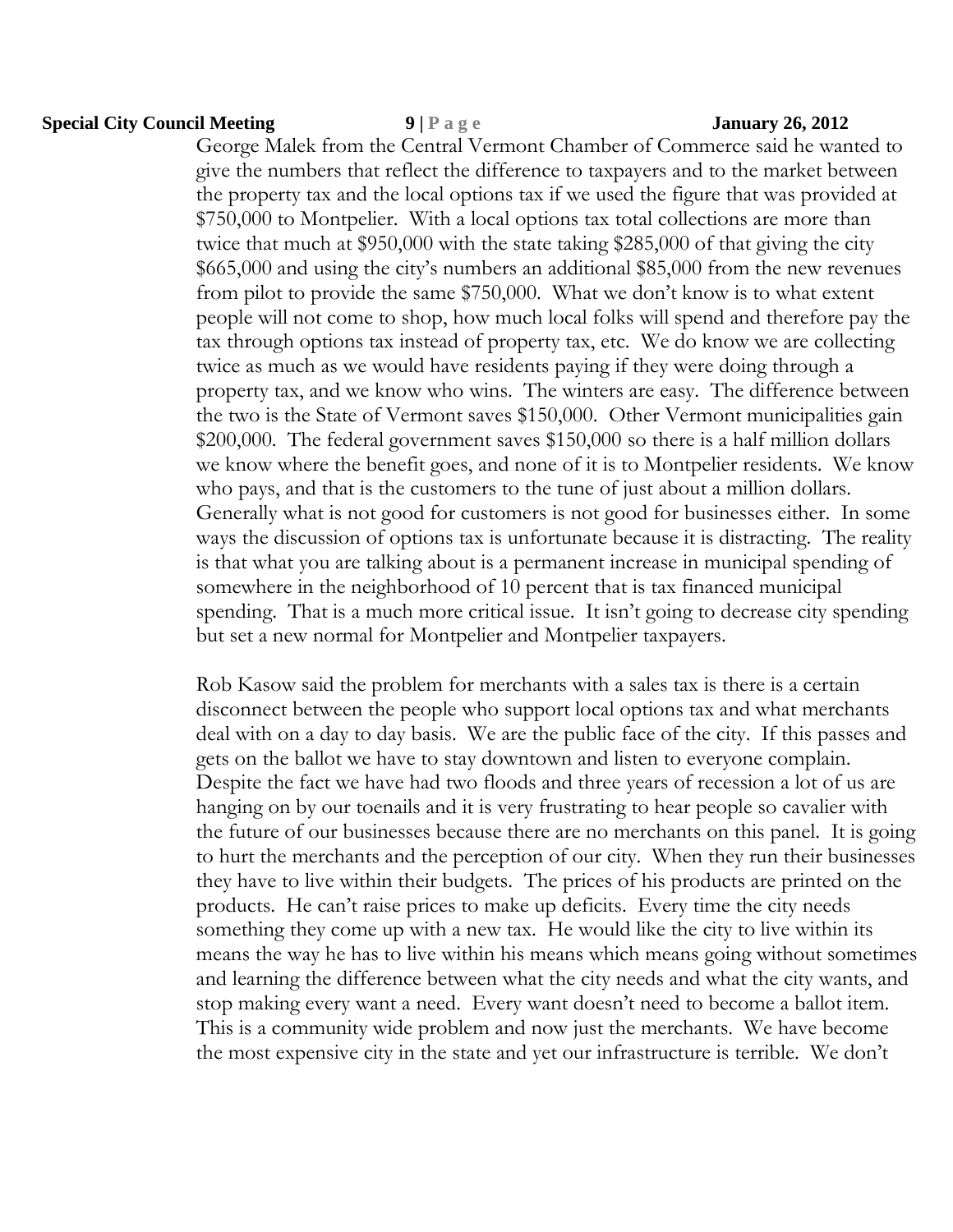## **Special City Council Meeting 10 | P a g e January 26, 2012**

have our priorities right. Our spending priorities are not correct. To make up that deficit by diminishing the downtown merchant community is just fundamentally wrong and he urges the Council to reject this.

Terri Youk, owner of the Savoy Theater, said he has a question and comment rolled into one. One of the things to consider for a business like the Savoy Theatre, which is a little different than some of the other merchants where you can just take a 1 percent tax and add it on, but in a business like theirs they have to have a flat rate for those people standing in line. They have to absorb that 1 percent. Capital purchases made within Vermont as well as energy purchases are also subject to that 1 percent. Is that correct?

Mayor Hooper replied there is a long list of exemptions.

Mr. York said looking at his budget broadly he would have to eat about \$3,000 to \$5,000 in an organization that is suffering as it is on margins. This kind of tax would put a huge burden on the Savoy Theater. He will do everything in his power to make people aware and educate them when this does come on the ballot so they understand the ramifications for all businesses.

Mayor Hooper said if he is purchasing items for resale those items are exempt under the current statute and would be exempt under this.

Mr. York said he is talking about technology and oil for heating.

Mayor Hooper said they would move on to the room and meals tax.

They received a phone call from Jack McCullough saying he is strongly in favor of a local options as a way to get people who don't live in our city but come in on a daily basis using our infrastructure and services to contribute to the cost of our infrastructure and services.

Brian Cain said he would like to comment on the phone call that just came in. It is very easy for somebody to say we are going to levy a local options tax on room and meals and that particular rooms and meals tax is going on to the out of towner or out of stater. He has done a little homework with the Vermont Department of Taxes. Montpelier is a very unique town. It is a town that is restaurant strong and hotel bedbased weak. What that means specifically for sales is that in general the City of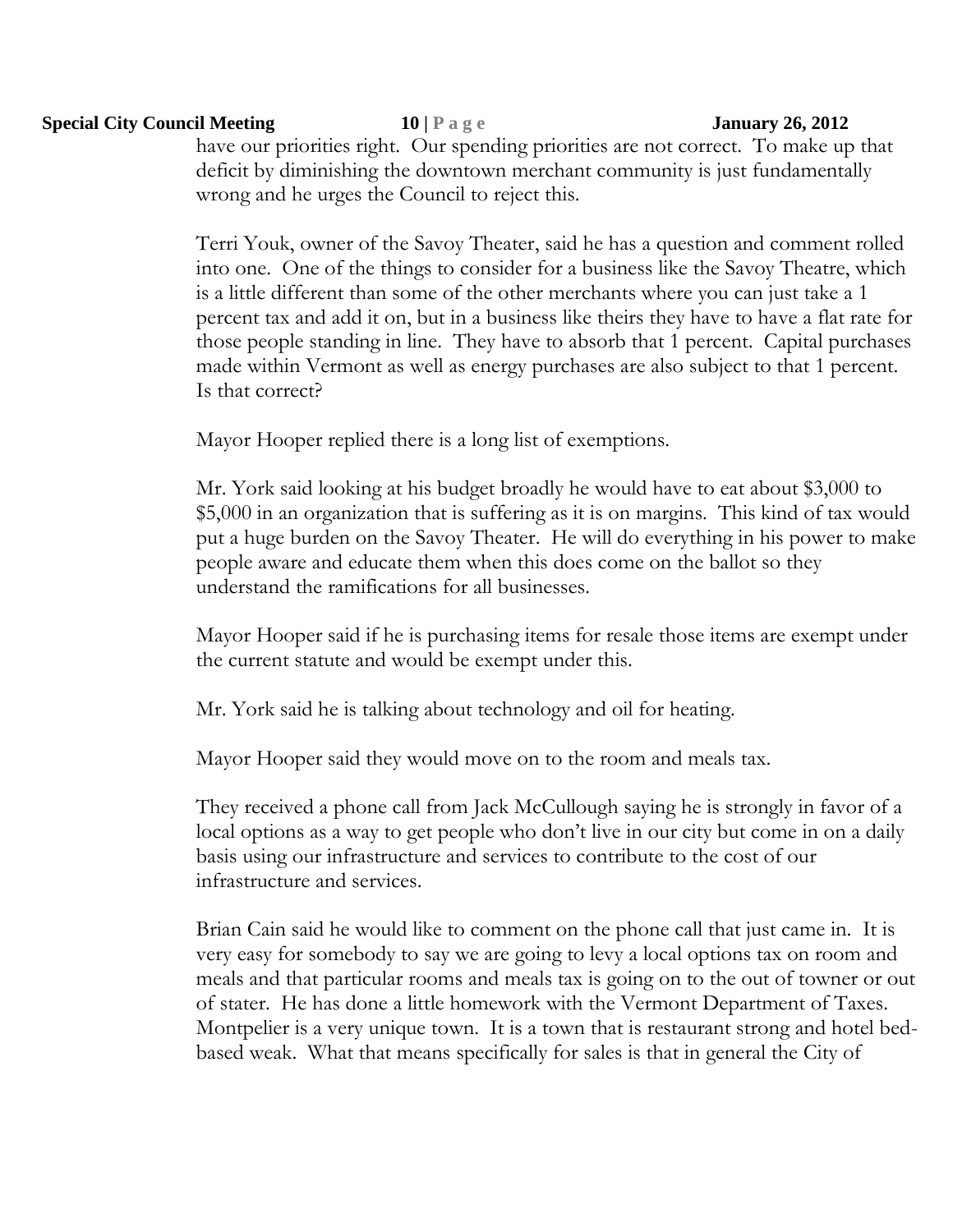## **Special City Council Meeting 11 | P a g e January 26, 2012**

Montpelier does about \$19 million in sales just in food. In alcohol on top of that they do about \$3.7 million, so there is about \$22 million in sales from the different restaurants. For hotel rooms it is only \$3 million. That means through NECI and through independent restaurants there are a lot of great restaurants in this town, and for all of its residents it is something we can be very proud of. Also statistically it is proven that in the state of Vermont, and in Montpelier as well, over half of those sales come from locals. Over half of the \$19 million we are doing in revenue in our restaurants is coming from local residents. It is a very unsafe assumption to be able to say that this 1 percent option tax, whether it is room, meals and sales, is going to come from out of staters or out of towners. He feels strongly it is a levy on citizens and it's those citizens and customers that are choosing to do business in our restaurants, hotels and shops. It is a disguise to come up with a way to call this a local option tax. You have to remember that all of us went through two floods this year and are all hanging on a string.

Phil Dodd said he supports the rooms and meals tax, not necessarily the sales tax. It is not as radical a concept as it may seem. Thirteen other cities and towns in Vermont have such a tax and none of them have repealed it. The voters actually approved a meals and alcohol tax 20 years ago. The Legislature wouldn't let us pass such a thing and get it enacted so it never came into play. It passed by a 61 percent margin. There was support for it in the community at that time. It did not include rooms at that time but meals only. We do have this burden of being a regional center. The Police Chief told him that more accidents in town are not involving Montpelier residents. We are supplying fire protection and police services to state buildings. We have more traffic and stop lights than we would have if we were just a community of 8,000 people. In the downtown there are expenses for sidewalk maintenance and plowing as well as the parking to maintain and street lights. The residents do contribute towards decorations in Montpelier Alive, and there is a cost to all of this. He really likes the downtown and wants it to thrive. In case of the rooms and meals he doesn't think it really would have an effect. Looking at it as a taxpayer he would be better off living 100 yard into East Montpelier. He could still come down and shop in all of the fine stores and eat here and not have to pay what the residents of Montpelier do. This kind of disparity between some of the people who are using the downtown is growing because the population has been growing much faster in the U-32 towns so we are seeing more use of our downtown and more use of our roads. In essence Montpelier taxpayers are subsidizing these other users. We do want to see people from out of town and visitors from other places helping to contribute to these costs of running a city with a substantial business district. In the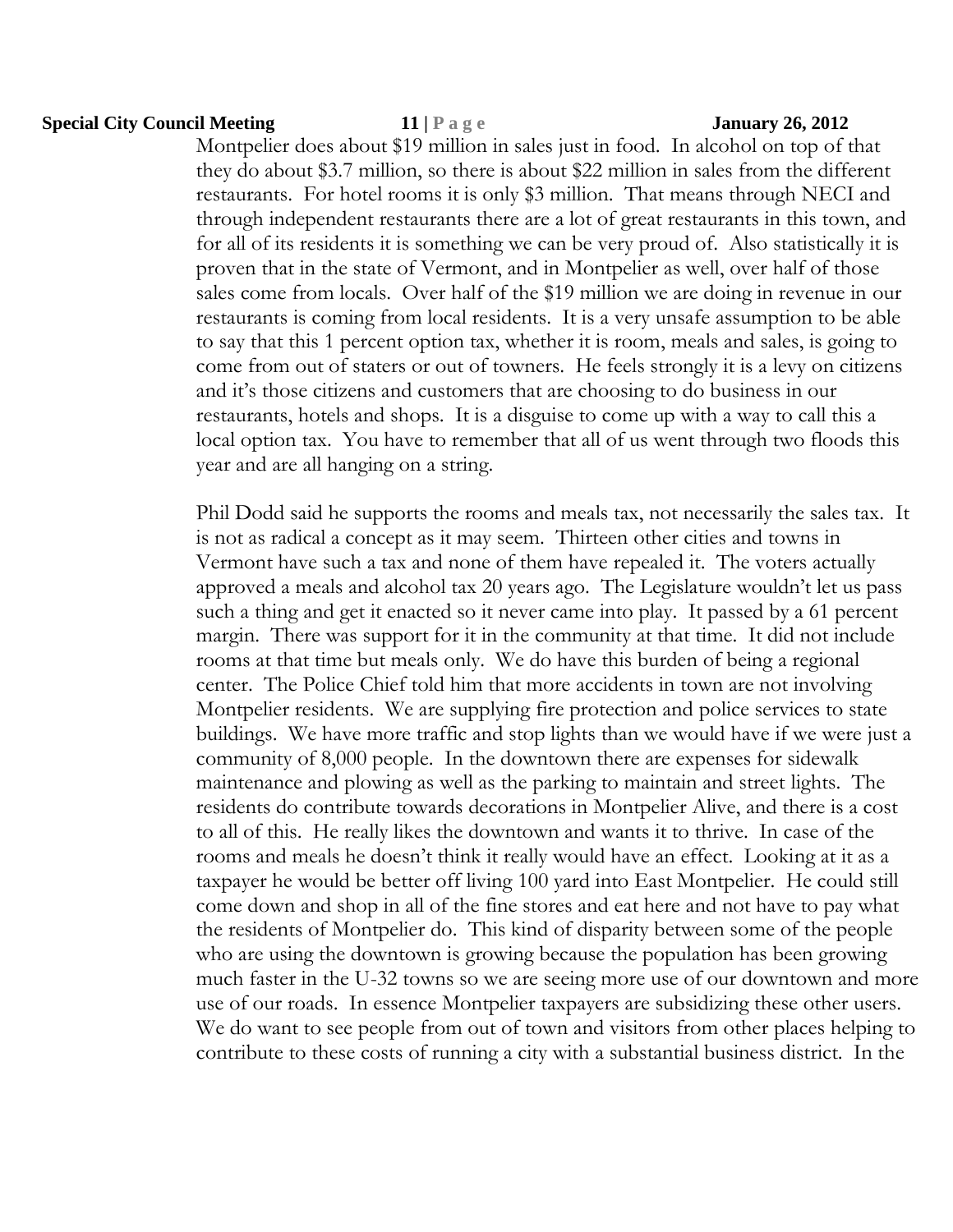## **Special City Council Meeting 12 | P a g e January 26, 2012**

case of the meals tax we aren't talking about a lot of money. An \$8 lunch means an extra 8 cents and it would be 40 cents on a \$40 dinner. He doesn't see that driving away business. In these other communities that have the rooms and meals tax it seems to be working. They have all been added in the last 20 years. This is not that an unusual approach. He would like to see the voters get a chance to consider a rooms and meals tax.

Fred Bashara, owner of Capitol Plaza, said it will affect your servers in your restaurants and your employees. When you go to a restaurant you look at the tip. If the total is too much the server is going to get less. These are people who work hard. The minimum wage for them is \$3.40 or \$3.50 and they deserve their tips. What is the infrastructure – just roads or water and sewer? Didn't we already pass a bond last year for road work? They are trying to put the burden on the commercial community downtown which is less than two miles. There are 73 miles of roads in this city and 20,000 people don't shop in all our businesses downtown. If we all saw that many people our buildings would all look like Williston and they would all be box stores. It's a tough thing to do, especially when the economy is bad and unemployment is still high. Our expenses are high. We have had two floods this year. The businesses do pay their fair share. Their buildings are taxed at a higher rate than residential properties and many of us who live here pay residential and commercial rates.

There was a phone call from Mary Alice Bisbee who suggested there be separate language. She supports meals and alcohol and doesn't support rooms and sales taxes.

Peter Nielsen said he sympathizes with all of the people in the room with the thin margins downtown and he understands their struggles. He also has deep empathy for everyone who is paying the high property taxes in town. He was listening to a couple of realtors talk about selling a house in Montpelier versus one right up the road in East Montpelier and it is the same house for the same price. There is about a \$6,800 tax bill in East Montpelier and about \$10,000 tax for the same house in Montpelier. This is an unsustainable situation where the property values in Montpelier will not keep up with the surrounding areas. You are going to run into a much bigger problem in the city if you don't take this unfortunate step forward and start acting like the regional hub we have to be. You are going to have to find other tools in the future to diversify the revenue streams. This is one change he really encourages the city to make.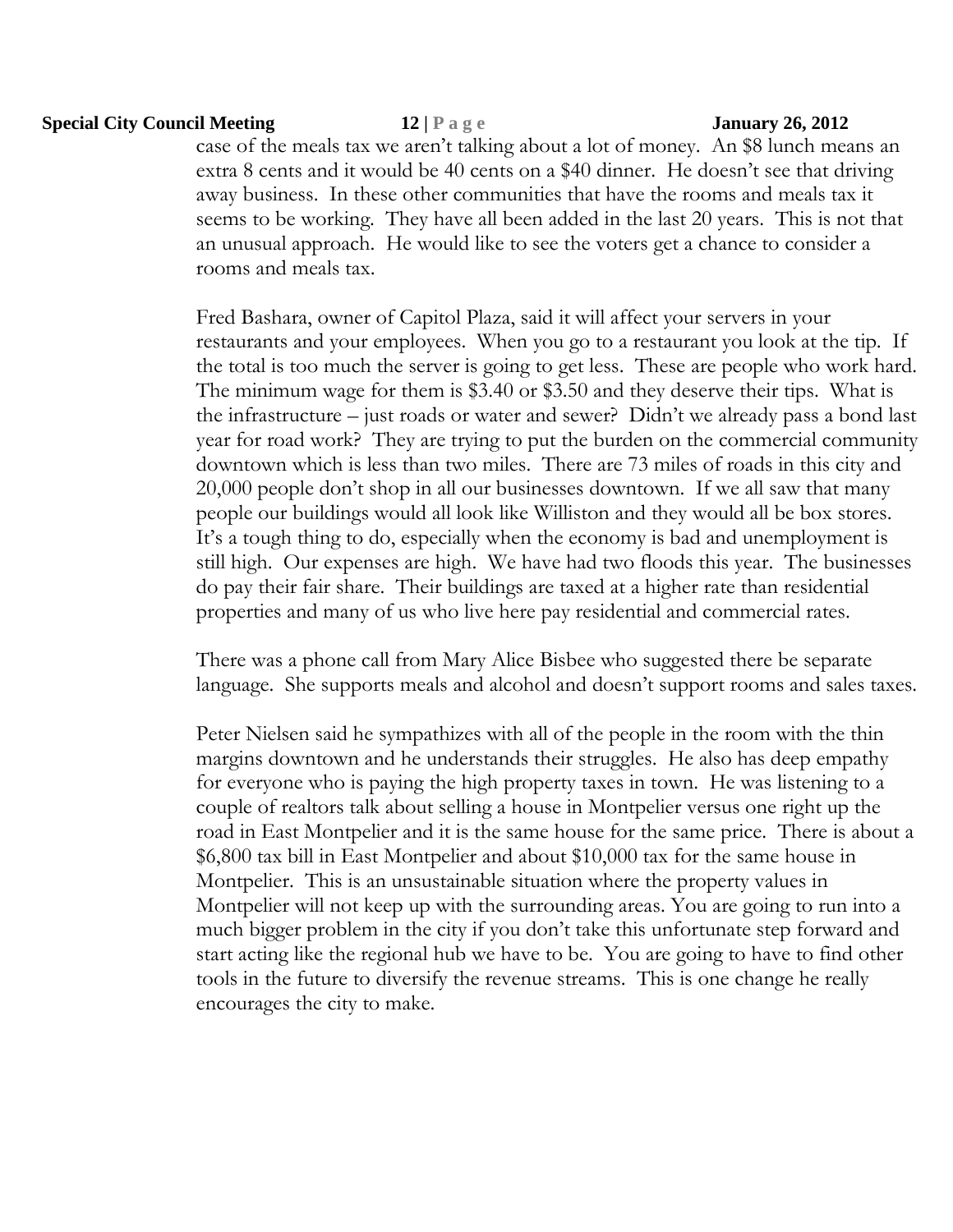## **Special City Council Meeting 13 | P a g e January 26, 2012**

Linda Setchell said we have a big elephant in Montpelier – vacant buildings and they have been vacant for a while now. You can levy a local options tax but you are now dealing with the same sort of downtown that some of these other downtowns are dealing with. That same landlord who has all of these vacancies also appealed a bunch of his tax rate increases and won five of the appeals. We have another problem that needs to be addressed before we start levying local options taxes. It's not a destination any more. A third or quarter of downtown is empty. Look at State Street. It's looking a little rough. Look at Main Street right in front of City Hall; it's looking a little rough. It didn't look like this when she moved here in 2005. It was bustling and vibrant. It's looking a little rough. We've had two floods hit our businesses. She has worked with some of these business owners and knows they are struggling and they are feeling so much competition from the internet. There are just a lot of factors in this. We have to deal with some of the other things before we levy this tax. This is not the right time.

Brian Cain said the last call wanted to separate the rooms and meals tax that can't be done. It's the same thing. He feels the local options tax is going to be a toll booth over our city and for anybody who doesn't think the Berlin Mall isn't going to advertise this or Barre is not going to advertise this, that is local marketing and our neighbors will do it against us.

Mayor Hooper closed the public hearing on these two proposals and opened the public hearing on the third charter change. They would like to bring it back to the City Council. Mayor Hooper reviewed the handouts for the audience.

In 2009 she asked Council Members Hooper, Jarvis and Weiss to look at revenues and expenses in the city and to think about how we are spending money and what the opportunities are to change our revenue stream. They have talked about what the employees have done to hold down our insurance costs. There is an active group looking at regionalizing services because they believe there are some opportunities to get some economies of scale if they put their fire and police departments together. The City Manager put some information together about local options taxes and what they would generate and what the average citizen in Montpelier would pay in rooms and meals taxes against paying for the same services through property taxes. Folks have suggested growing our grand list which would mean getting more from property taxes. Our grand list would have to increase to the equivalent of two National Life buildings or 400 new houses.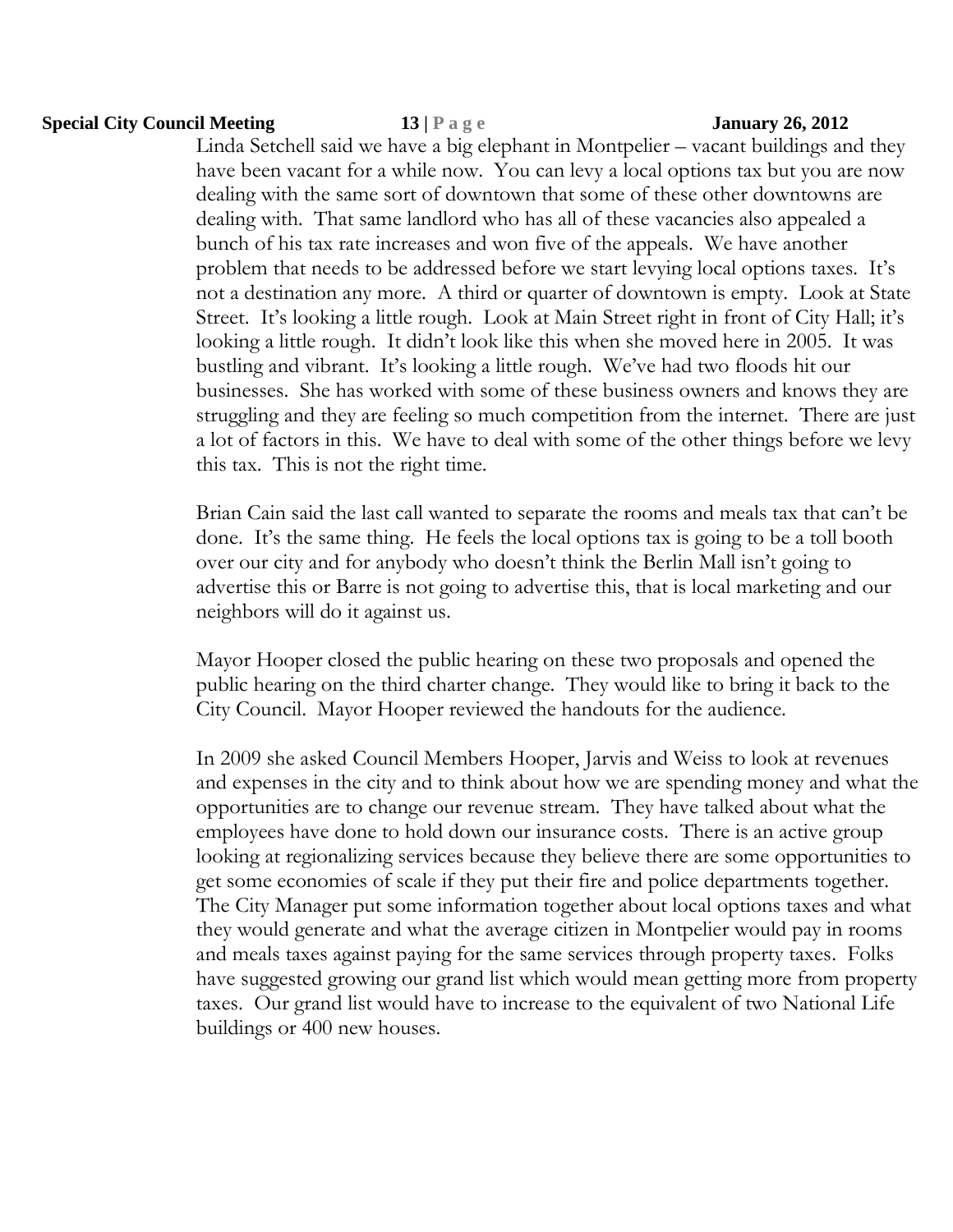## **Special City Council Meeting 14 | P a g e January 26, 2012**

She is at a dilemma of how we continue to provide the services this community expects on our property taxes and appreciates the distinction between the wants and needs. Most of the time what they hear from the community is why aren't the roads and sidewalks better and please add to the services we have. She is curious about the responsibility for taxes now and sometime in the past. In 1985 about 53 percent of the grand list was on the residential properties. Today 66 percent of the grand list is on the residential properties. In that 25 years we have been watching this slow shift of paying for services over to residential properties.

Council Member Golonka said he has been against these taxes for a while. It is poor public policy to go after the very people who have suffered the most over the past year in Montpelier. This is just slapping them in the face. He will vote no and encourage everyone on Town Meeting Day to vote this down because it is poor public policy.

Council Member Timpone said she isn't convinced this is the best tax and it is regressive. However, she sat on the Capital Improvements Committee and saw how we had been putting off equipment purchases, taking care of our roads and this is one of the options they came up with. Tonight she will be voting yes for both items. She appreciates all of the comments they have heard from the business owners and downtown but she has also received many phone calls from voters saying they want to vote on this and want it on the ballot.

Council Member Weiss added he will vote no on both. He is opposed to the taxation but is more opposed to the wording of the articles. Article 10 says that 20 percent of revenues will be dedicated for business development and/or promotion. That's \$80,000 going for what and to whom? All he has heard from the Council is that it is under our jurisdiction. Eighty percent in Article 10 will be dedicated to offset property tax revenue. There are different ways to offset property tax revenue, one of which is to spend the 80 percent for some project and tell the voters we did this nice project and didn't raise their taxes. The language is faulty in addition to the unfairness and implications of the tax. Article 11 going back to infrastructure he would agree that falls under the jurisdiction of the Council but it isn't comprehensive or detailed or enough. You can count on his vote no.

Council Member Sherman said she believes they have gone through this decision process thoroughly. The proposed budget for FY'13 has nothing unnecessary in it and preserves the essential services we need this year and the services we want to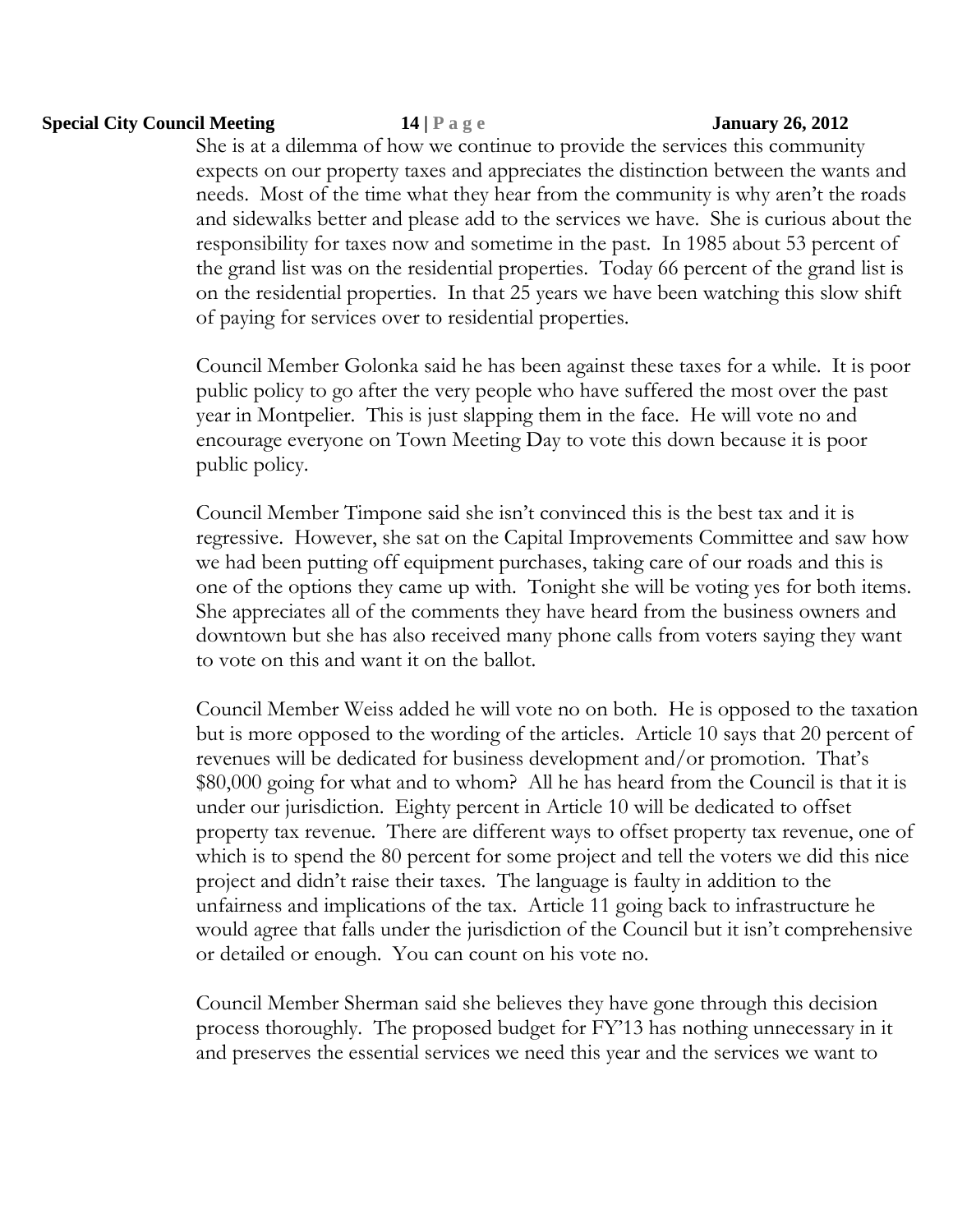## **Special City Council Meeting 15 | P a g e January 26, 2012**

continue. She sees the trend that the property tax burden is shifting to residential and we need to do something to balance that and mitigate that shift. The key thing that distinguishes Montpelier from all of the other cities and towns that were compared to would be state government and what happens downtown with tourists and lobbyists associated with our unique role as state capitol. We need to find a way to get support for the city from nonresidents. Taxes are a way to support what the best interest of all visitors and residents in the long run. We need to invest in the city and its resources. She will vote yes on both items.

Council Member Hooper said he has been an opponent of local options taxes for a long time and mostly for the reasons that George Malek brought to our attention about the inefficiencies of them. We are giving a lot of money to people other than ourselves by collecting taxes through our businesses, but in the past year he has been persuaded that despite that we need additional money to improve our infrastructure and the residential property owners are on the verge of revolt. Other towns have tried this and not had a reduction in their net sales. It is time to try it here and will vote to put it on the ballot.

Council Member Jarvis said she intends to vote yes on both. We have voted no on local options several times in the past and the Council has refused to enact them because they felt there was something else they could do. They have been under spending on our infrastructure and equipment. She has been concerned about how this might affect the business community which is why she has insisted on the 20 percent appropriation for business development and promotion. She doesn't think this is a conflict of interest but she is on the Board of Montpelier Alive and Chair of the Economic Development Committee.

Council Member Sherman moved the Council approves Article 10 and Article 11 for inclusion on the warning for the Montpelier March Town Meeting Day ballot. Council Member Hooper seconded the motion. The vote was approved on a vote of 4 to 2 with Council Members Golonka and Weiss voting no.

Mayor Hooper opened the public hearing to discuss Article 12.

John Bloch said he hopes they have a deep and probing discussion of this item because it far transcends whether you are going to put a 1 percent tax on somebody. It goes to the very root of a representative democracy. It is crappy public policy and insane when they have to go around and herd people to volunteer to do things. Let's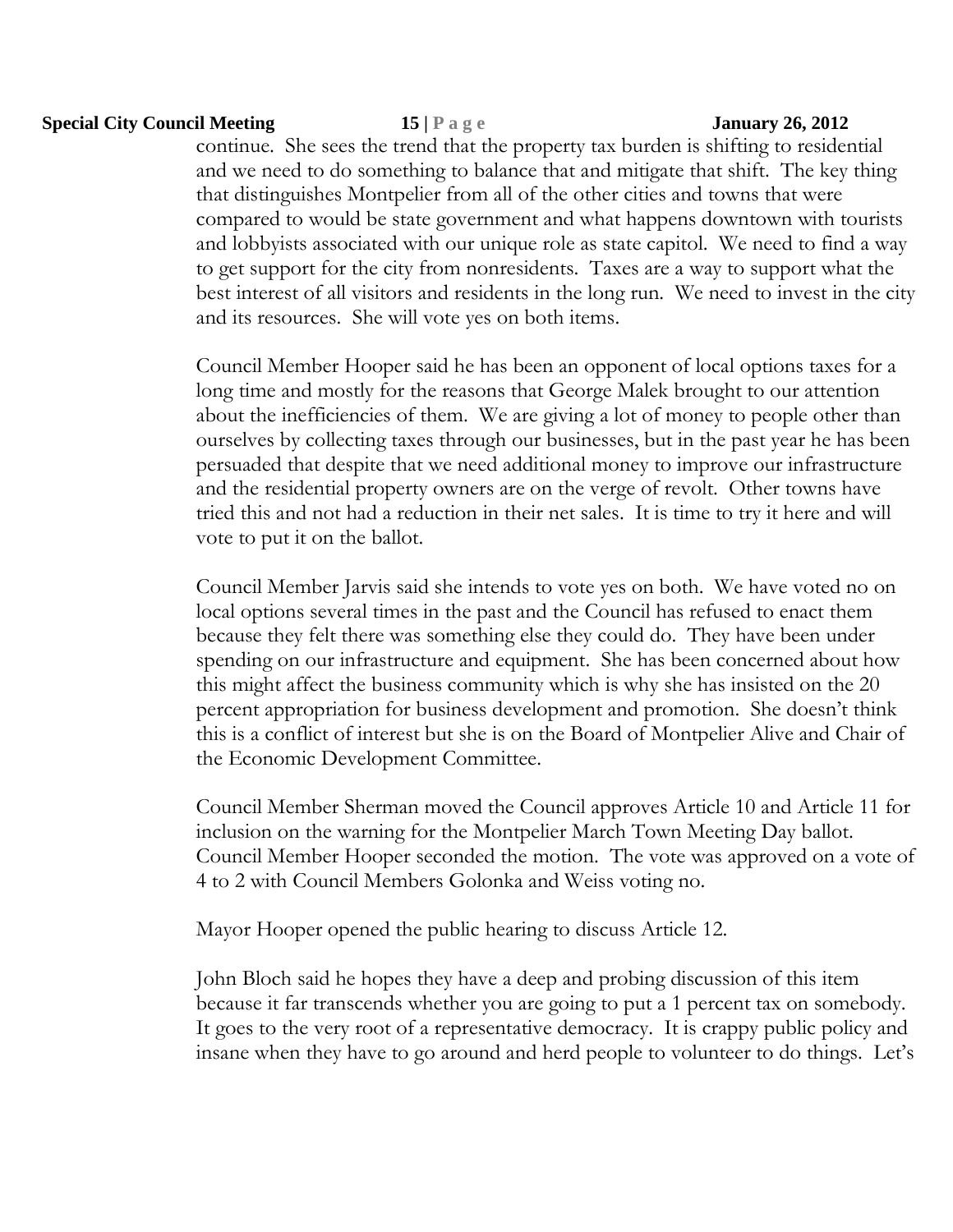## **Special City Council Meeting 16 | P a g e January 26, 2012**

just do away with elections and ballots because by raising by 100 percent the number of signatures required sends a very clear message out that unless you are a very powerful organization we don't want to hear from you and don't muck up the ballot. He beseeches them to think this through before they jump off the diving board. It has disastrous dilatory effects on the general populations. When they were collecting signatures they had a ball. Most people are totally unaware of what they proposed. The Council is not the keepers of the public to keep them from doing stupid things. What they should be doing is encouraging with the constituency so it doesn't come as a big shock to the public. He asked them to dump the whole thing because it isn't going to accomplish what they most fear – restricting the request for more money. Those organizations that are well oiled will go about taking their employees and their constituents to get the necessary signatures. If we want to restrict the request for money we need a more elegant tool to accomplish that end. What he fears is for non-handouts when it is public policy time to talk about something that people feel it is too much of a push. He spoke to this Council against raising it 100 percent when his own Councilor from his own district was proposing it. He begged them to vote it down.

Phil Dodd said he has a process question about the outside agencies and the ballot items. In recent years they have been kept inside the budget if they did not request more and this year they were all put on the ballot without needing to petition. What will happen a year from now?

Mayor Hooper said for the past eight years it has been handled differently.

Council Member Weiss said the Mayor proposed the Council create in early 2012 an entire policy for outside agencies to be reviewed in its entirety. He anticipates that will happen.

Michael Sherman from College Street said our constitution gives us the right to petition the government and they are raising the bar and making it harder for people to come to the Council and put before you questions that are of concern to a fair number of people. By doubling this you are making it that much more difficult for citizens to express their concerns. These petitions start in January and it's not easy to stand out on the cold street and go door to door in January to collect signatures. He has been involved with four petitions. Getting 325 names is not easy in a short period of time. This proposal suggests that it is easy and he wants to emphasize the fact that it takes effort to get these petitions to the Council. Raising the bar by 100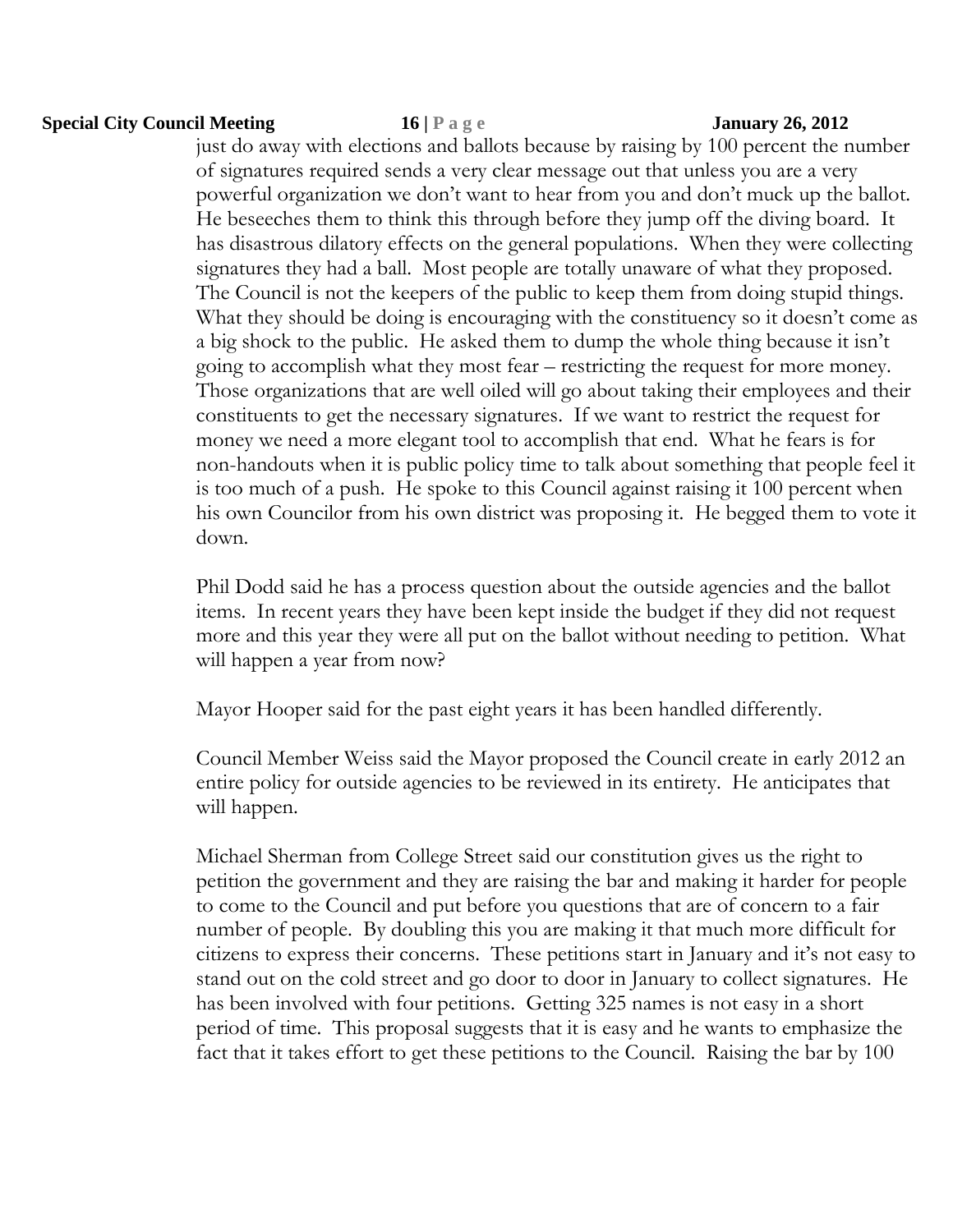## **Special City Council Meeting 17 | P a g e January 26, 2012**

percent puts an unfair burden on smaller organizations and small groups of people who have a great commitment to get the citizens voted to think about these issues. He urges the Council to rethink this and keep it where it is and allow groups and citizens to come to the Council with proposals so the voters may make a choice.

Mayor Hooper closed the public hearing on the proposed amendment to the Charter.

Council Member Hooper said he wonders what might fall in the legally binding but not appropriation category.

Council Member Jarvis reminded the Council we are a representative government and anyone can come to the Council and ask us to appropriate money or to create ordinances.

Council Member Golonka said it isn't necessarily to stifle participatory democracy. It is really a way to get Council into the discussion of some of these articles. He feels they have lost complete control over negotiation with the Library. He thinks they need control over the Library and feels this will help us. This is a collection of years' worth of petitions they have collected. At what point do we require them to repetition.

John Bloch said he feels they have lost control also and not just for the Library but a number of issues. If there are streams of funding coming into these larger organizations why are we being hit again? The wording is unfortunate becomes it does not become immediately clear. He thinks they need to look at the whole budgeting process to see if it meets the common good. What mechanisms can we take to make government more viable and more accessible and transparent? He absolutely agrees about the control issue.

Council Member Sherman said the letter was sent out in October telling nonprofits saying they didn't have to come to the Council if they were in the budget. She doesn't know that they want to negotiate with all of these little organizations. The Library is different.

Council Member Weiss said Article 12 shall amend item 5, sections 1 and 3. Sections 1 and 3 do not require anything in terms of a specific percentage except for special meetings. He isn't sure the Council needs this as referenced in sections 1 and 3. Then it adds a new section 4.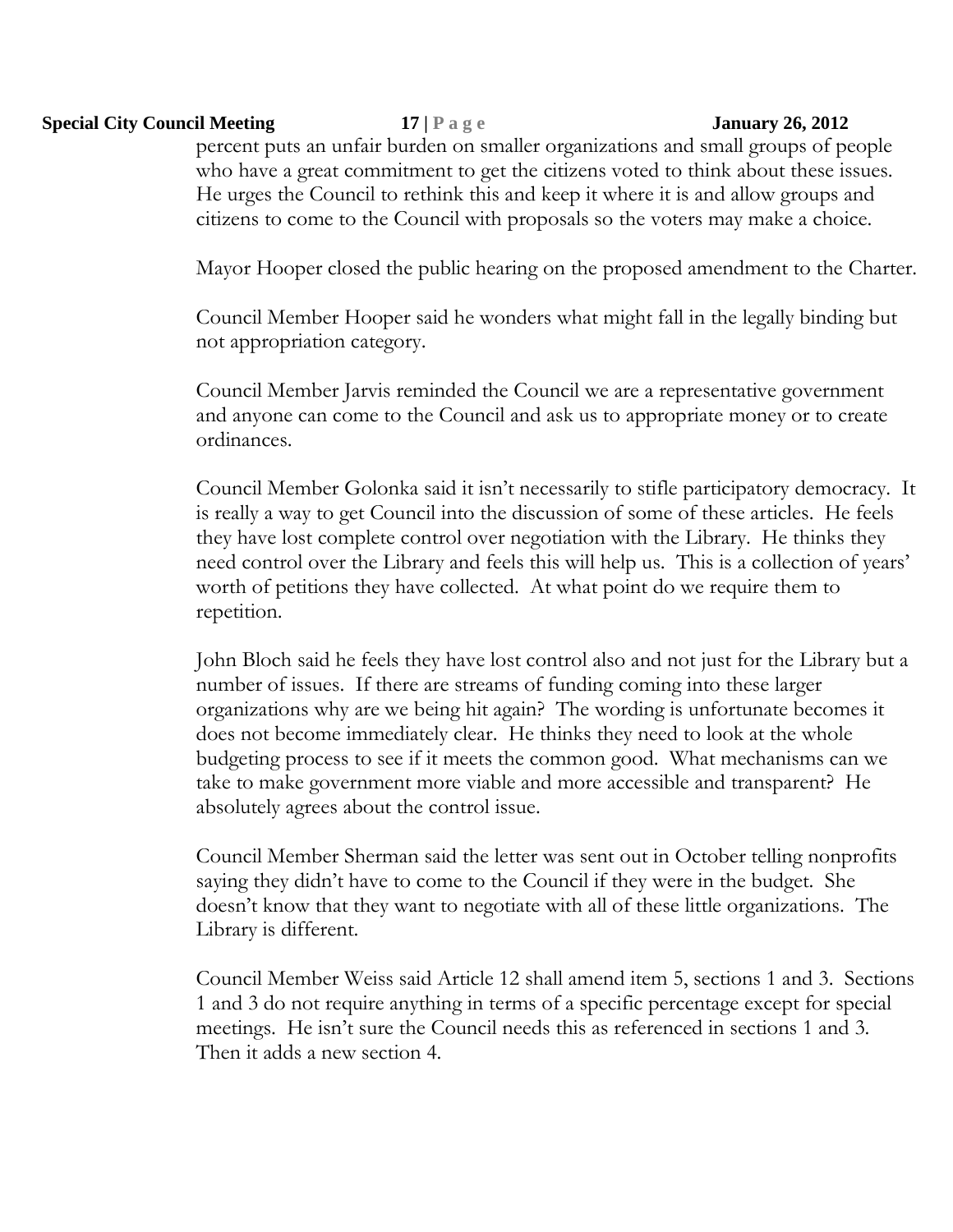| <b>Special City Council Meeting</b> | $18   P \text{ a } g \text{ e}$<br>Motion was made by Council Member Golonka, seconded b Council Member Jarvis<br>to place Article 12 on the Annual City Meeting ballot. The vote was 4-2, with                                                                                                                                                                                                                                                                                                                                                           | <b>January 26, 2012</b> |  |  |  |
|-------------------------------------|-----------------------------------------------------------------------------------------------------------------------------------------------------------------------------------------------------------------------------------------------------------------------------------------------------------------------------------------------------------------------------------------------------------------------------------------------------------------------------------------------------------------------------------------------------------|-------------------------|--|--|--|
| $12-030.$                           | Council Members Weiss and Sherman voting against the motion.<br>Conduct a Public Hearing to consider the following Article and its inclusion on the<br>Warning for the City's March 6 <sup>th</sup> Annual Meeting.                                                                                                                                                                                                                                                                                                                                       |                         |  |  |  |
|                                     | a) <b>ARTICLE 9.</b> Shall the voters authorize the City Council to borrow a sum not to<br>exceed \$870,000 for infrastructure improvements and equipment purchase? If approved,<br>bonds for these capital items would be issued for a term of 20 years. With a 20<br>year bond, approximately \$23,500 would be required for the first year interest<br>payment and approximately \$74,300 for the second year principal and interest<br>payment and future payments declining each year as the principal is repaid.<br>(Requested by the City Council) |                         |  |  |  |
|                                     | b) Recommendation: Conduct the Public Hearing; direction to staff.                                                                                                                                                                                                                                                                                                                                                                                                                                                                                        |                         |  |  |  |
|                                     | Mayor Hooper opened the public hearing at 10:00 P.M.                                                                                                                                                                                                                                                                                                                                                                                                                                                                                                      |                         |  |  |  |
|                                     | Tim Heney said basically there is about \$1.1 million or \$1.2 million in maintenance<br>projects in the budget of which about \$700,000 or \$800,000 has been used for paying<br>other capital debt we have. We are trying to come up with more money for needed<br>capital improvement projects.                                                                                                                                                                                                                                                        |                         |  |  |  |
|                                     | City Manager Fraser said because they are behind we need to do a lot of capital<br>projects. It was really both projects and equipment for bonding. They are all capital<br>purchases.                                                                                                                                                                                                                                                                                                                                                                    |                         |  |  |  |
|                                     | Mayor Hooper closed the public hearing at 10:05 P.M.                                                                                                                                                                                                                                                                                                                                                                                                                                                                                                      |                         |  |  |  |
| $12-031.$                           | Consideration of a Necessity Resolution for Agenda Item #12-029 which $\mathbb{S}$<br>reads: "RESOLVED, that the public interest and necessity demand that<br>certain infrastructure improvements be made, viz. street improvements                                                                                                                                                                                                                                                                                                                       |                         |  |  |  |
|                                     | including retaining walls, storm drains, culverts and street rehabilitation, fire<br>truck purchase, facilities repairs, and ADA renovations at an estimated<br>aggregate cost of Eight Hundred Seventy Thousand Dollars (\$870,000) "                                                                                                                                                                                                                                                                                                                    |                         |  |  |  |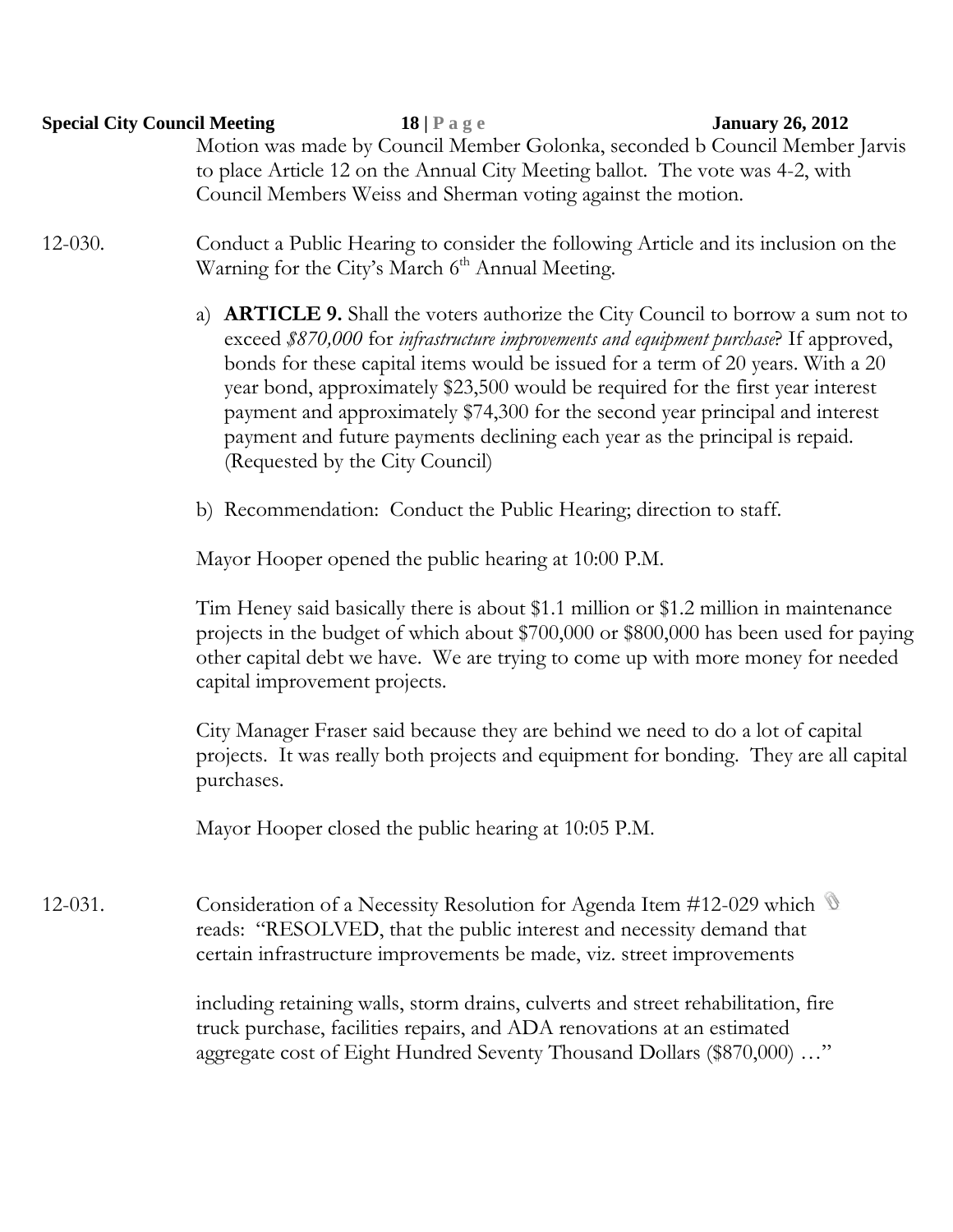| <b>Special City Council Meeting</b> | <b>January 26, 2012</b><br>$19$   Page<br>City Manager Fraser reminded everyone that the necessity is the need to borrow.                                                                                |  |  |  |  |
|-------------------------------------|----------------------------------------------------------------------------------------------------------------------------------------------------------------------------------------------------------|--|--|--|--|
|                                     | Motion was made by Council Member Weiss, seconded by Council Member Sherman<br>to approve the Necessity Resolution. The vote was 6-0, motion carried unanimously.                                        |  |  |  |  |
| $12 - 034.$                         | Conduct Second Public Hearing on Warning for the March 6, 2012 Annual<br>City Meeting.                                                                                                                   |  |  |  |  |
|                                     | a) Council conducted the First Public Hearing on January 11, 2012; this hearing is<br>the deadline for all petitioned ballot items.                                                                      |  |  |  |  |
|                                     | b) Recommendation: Conduct the Public Hearing; approve final warning for<br>presentation to voters.                                                                                                      |  |  |  |  |
|                                     | Mayor Hooper opened the public hearing at 10:08 P.M. No one came forward to<br>comment and the public hearing was closed.                                                                                |  |  |  |  |
|                                     | Motion was made by Council Members Jarvis, seconded by Council Member<br>Hooper to approve the final warning for the March 6, 2012 Annual City Meeting.<br>The vote was 6-0, motion carried unanimously. |  |  |  |  |
| $12-035.$                           | Status Review of Major Projects.                                                                                                                                                                         |  |  |  |  |
|                                     | Council has requested regular progress reports regarding major projects.<br>a)                                                                                                                           |  |  |  |  |
|                                     | b) Reports have been prepared indicating project budgets, sources of funding,<br>expenses to date, and anticipated project schedules. These will be updated<br>quarterly.                                |  |  |  |  |
|                                     | Recommendation: Discussion, accept reports.<br>$\mathbf{C}$ )                                                                                                                                            |  |  |  |  |
|                                     | Council Member Weiss moved the Council receive the major project reports and<br>review at a later time. Council Member Timpone seconded the motion. The vote<br>was 6-0, motion carried unanimously.     |  |  |  |  |

City Manager Fraser said they have been tracking these projects for years and have found it quite useful.